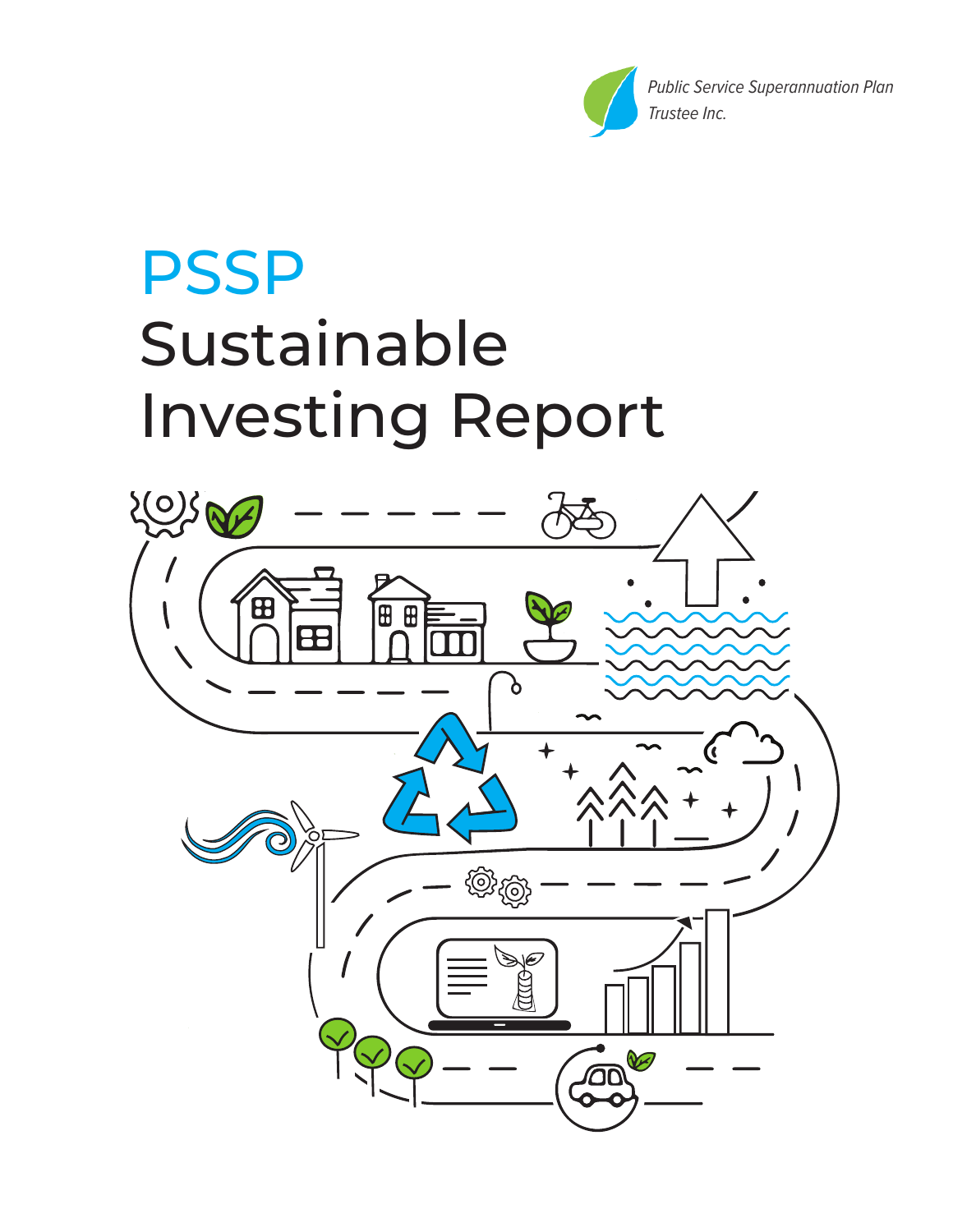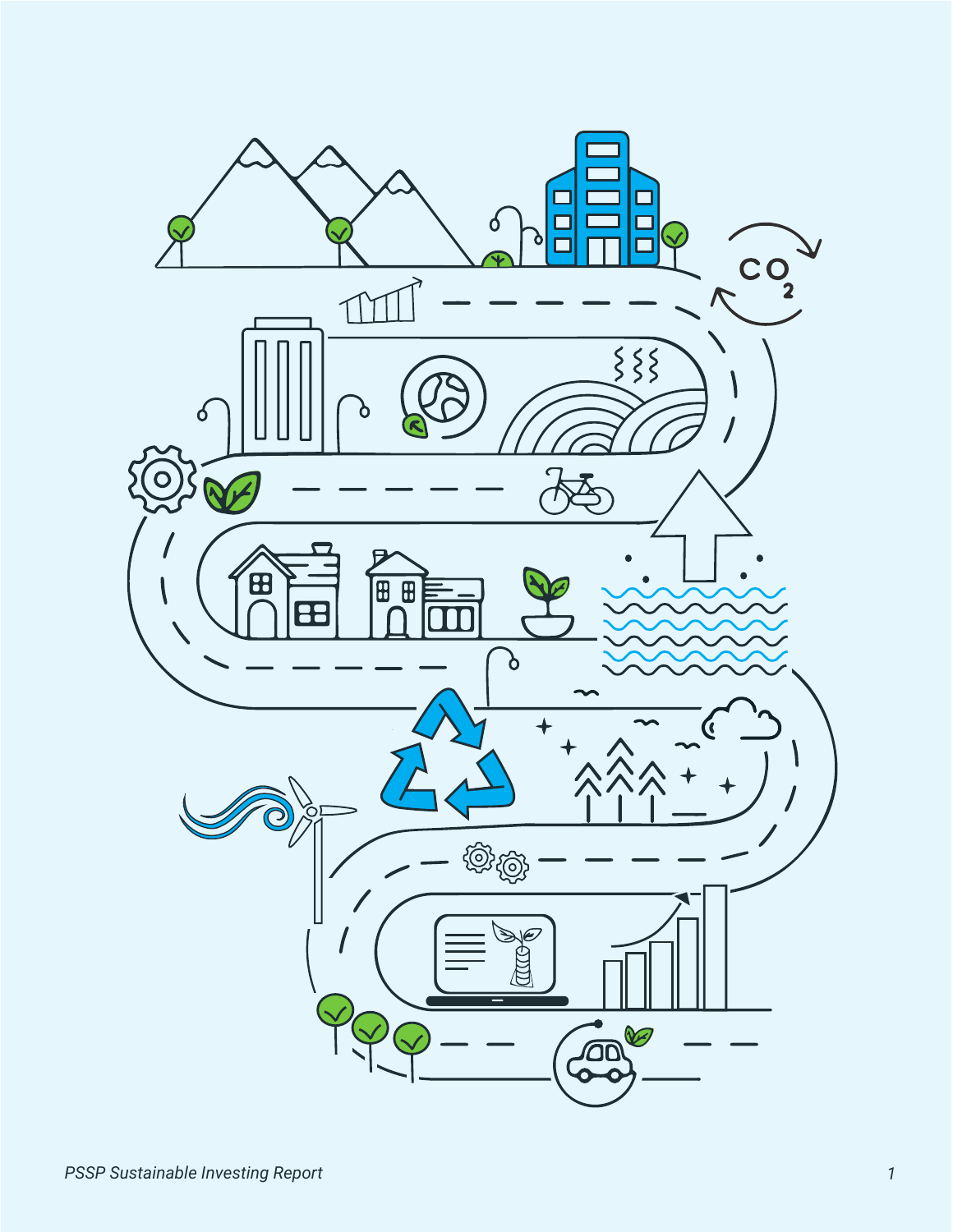# **Contents**

**03.** Sustainable Investing

Sustainable Investment Strategies:

- **04.** Partners Investment Managers and Advisors
- **04.** Corporate Engagement
- **05.** Proxy Voting
- **05.** Direct Investments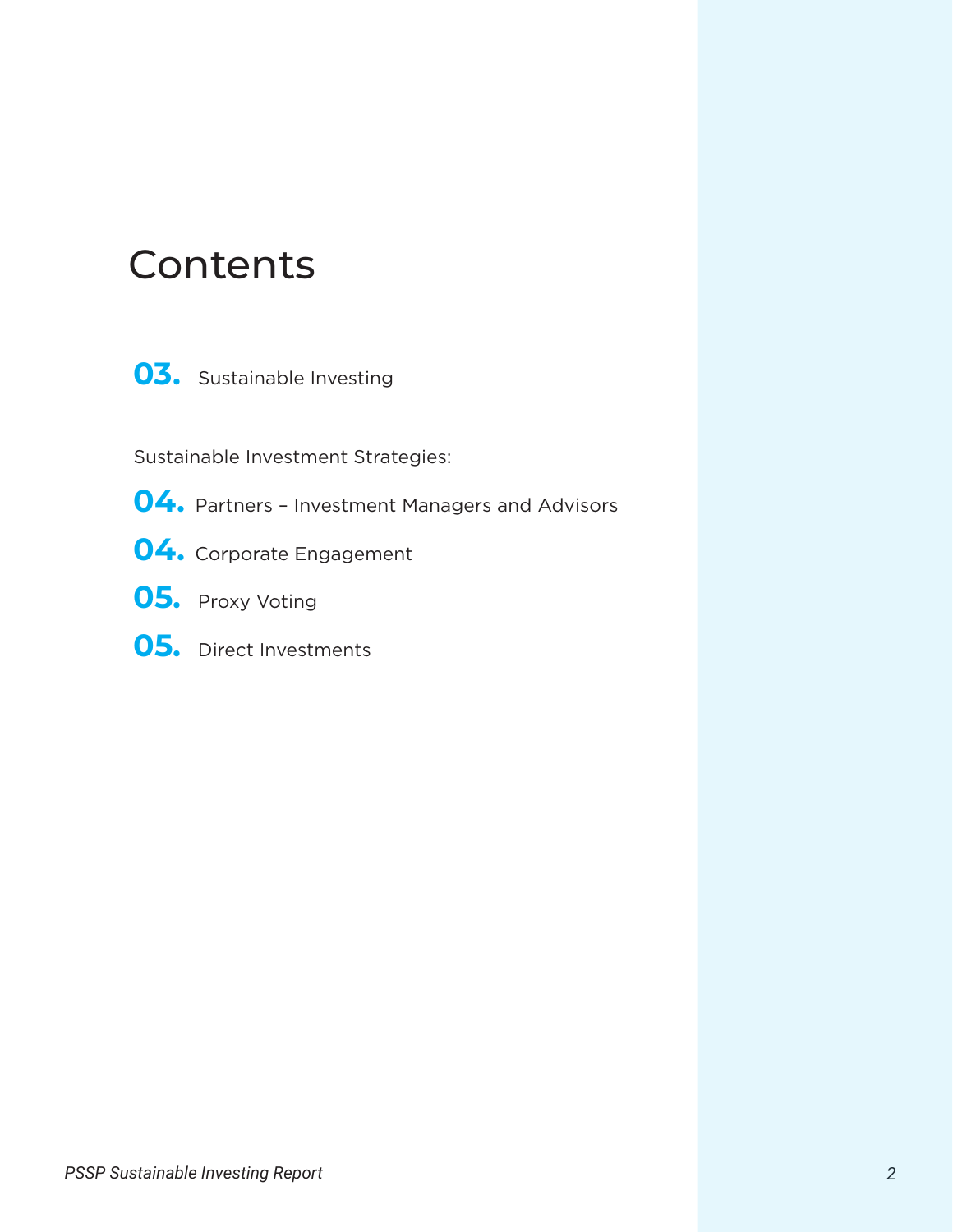## **Sustainable Investing**

The Public Service Superannuation Plan Trustee (Trustee) believes the primary goal of the Public Service Superannuation Fund (Fund) is satisfying pension obligations and maximizing returns on an absolute and relative basis within acceptable levels of risk. Complementing this belief is the idea that strong plan governance, including the management of environmental, social and governance (ESG) factors, increases the likelihood that the Fund performs well from a risk and return perspective over the long-term.

ESG factors relate to a type of investing known as sustainable investing, whereby nonfinancial considerations are included in evaluating investment opportunities. Examples of such considerations include: environmental issues such as climate change and water management; social issues such as human rights and labour standards; and governance issues such as executive pay and illegal activity.

Implementation of investment strategies that create long-term sustainable value, as well as the hiring of external service providers that consider the long-term impact of their actions, are key parts of the Fund's sustainable investment approach. Consideration is given to the impact of actions on future PSS members and the importance of adapting the Fund to changing risks, such as climate change.

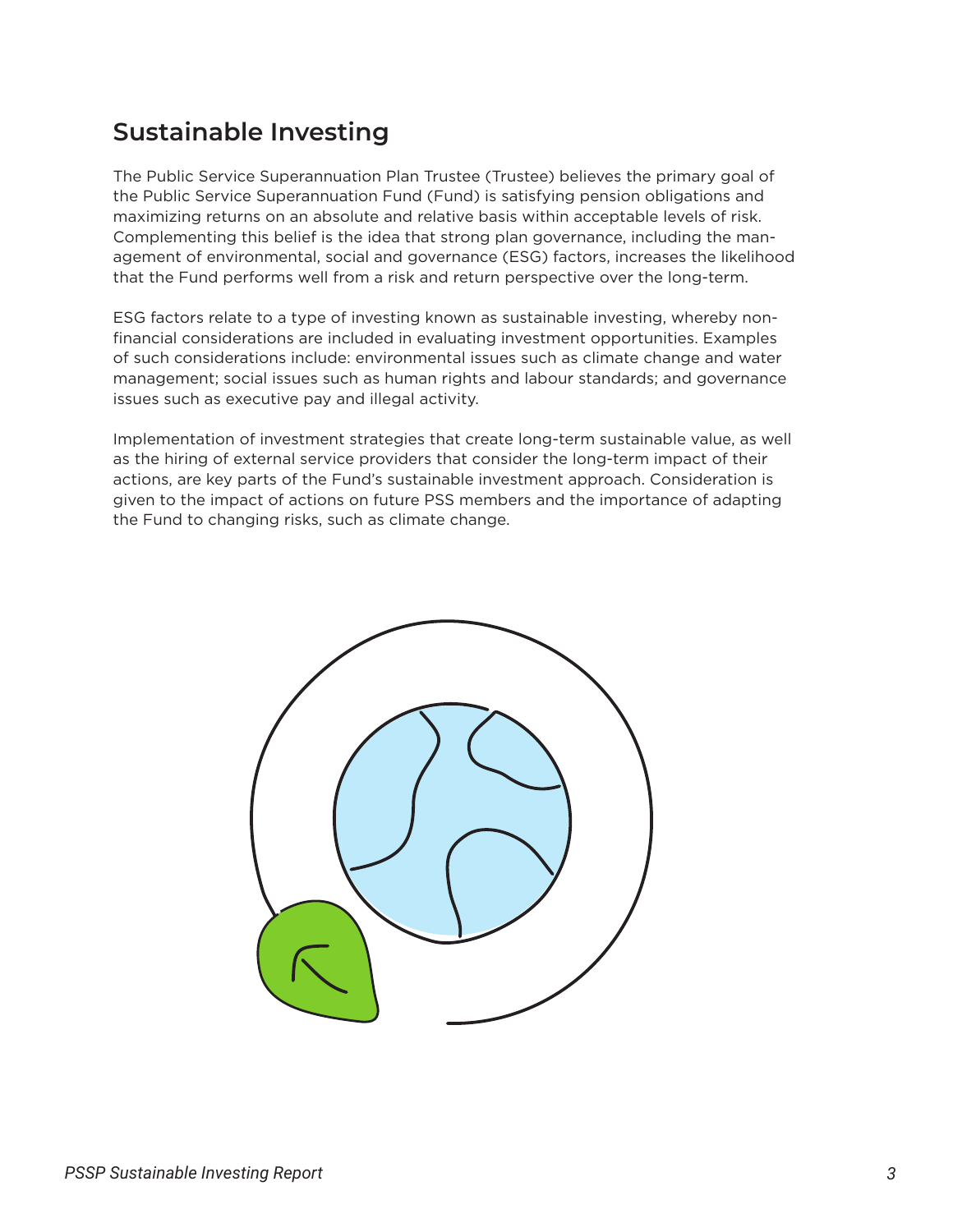### **Sustainable Investment Strategies**

Through its administrator, Nova Scotia Pension Services Corporation (NS Pension), the Trustee employs several strategies to implement its sustainable investment program:

#### 1) Partners – Investment Managers and Advisors

For the most part, the Trustee utilizes third party companies to implement its investment program. When hiring investment managers and advisors, extensive due diligence is undertaken to ensure that the appropriate partners are in place and, once hired, an extensive monitoring program ensures that the services provided continue to be strong.

The Trustee seeks out third party investment companies that (1) actively monitor ESG issues in their investments as part of their investment research and portfolio management decision-making processes, and (2) strive to understand the impacts of the ESG issues on their investments' potential risks and profits. As such, the integration of ESG factors in the research, analysis, and decision-making components of their investment processes are integral to the Trustee's selection and retention of investment companies.

#### 2) Corporate Engagement

One of the most important ways to influence a corporation's behavior and encourage its management to progressively shift towards more sustainable practices is through engagement.

As mentioned, the Trustee utilizes third party investment managers and advisors to implement its investment program. In order to protect and enhance the Fund's long-term risk-adjusted returns, the Fund has historically influenced corporate management through indirect engagement. External investment managers and advisors have been employed to enhance the sustainable growth and corporate value of investee companies by engaging with companies and participating in the annual general meetings on behalf of the Fund.

The Trustee recognizes that climate change may have an impact on company holdings and in turn, the Fund's investment returns. In order to fully understand the risks, the Trustee, through discussions with its third-party investment managers/advisors, encourages companies to improve their carbon financial disclosures in order to provide investors with comparable and relevant data on climate change risks.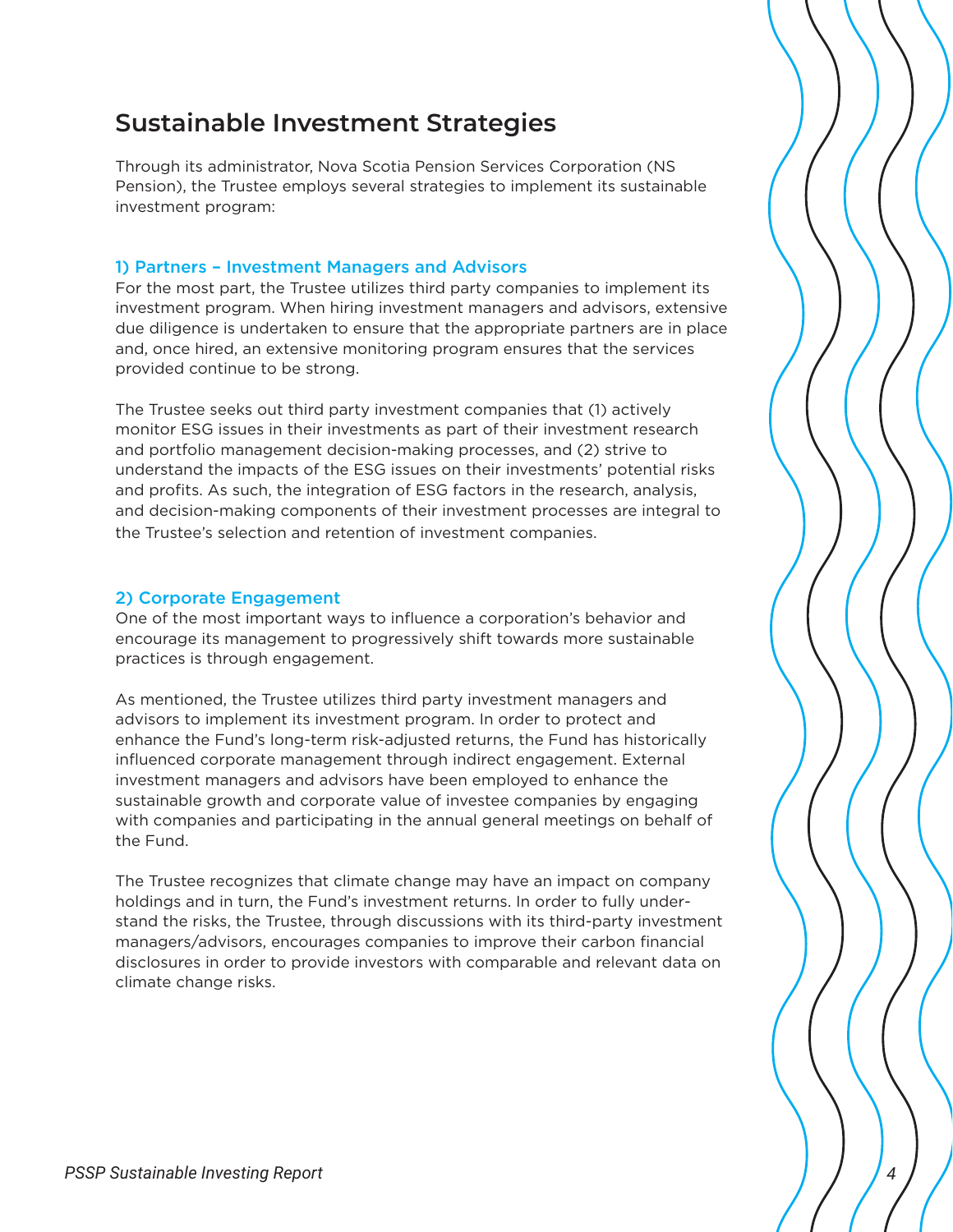#### 3) Proxy Voting

For public securities, the Trustee's third- party investment managers invest on the Trustee's behalf in securities (equity and fixed income) of various corporations. As such, the Trustee will generally delegate to those managers its proxy voting and direct engagement responsibilities.

The Trustee will encourage its investment managers to incorporate into their proxy voting and engagement guidelines, policies that encourage issuers to increase transparency relating to their ESG policies, procedures and other activities. When deciding proxy votes, the Trustee will expect its investment managers to consider shareholder proposals on ESG issues on a case-by-case basis, but generally support shareholder proposals that request reasonable disclosure of information related to ESG factors.

In select circumstances, to ensure that proxies are voted in accordance with the Trustee's engagement and climate change disclosure interests, the Trustee will, through NS Pension, explicitly engage with its investment managers. In doing so, the Trustee will support proposals that encourage disclosure by corporations on ESG factors and risks so that investors can be better informed as they perform their financial and fundamental analysis.

#### 4) Direct Investments

#### Real Estate Sustainable Initiatives Implementation

Fund assets include a direct real estate program where investment and management decisions are undertaken by NS Pension. Given the importance of sustainable investing within the Fund generally, applying a similar lens on the real estate portfolio is deemed important.

For the past five years the real estate portfolio has included specific sustainability measures as part of its long-term investment strategy. Some of the practices evolved out of standard real estate management practices that had a focus on the business case for reducing utility costs by increasing energy efficiency. These basic real estate tools have merged into broader scope energy audits, a review process where cost savings as well as positive environmental benefits are measured.

When new properties are considered for purchase, standard practices have always been to diligence items such as local flood risks and soil contamination. This is now enhanced to included specific consideration of future extreme weather events and sea level rise, in coastal locations, that not only could cause damage to the property but could also change investor sentiment to investing in such locations in the future and thus affect the long-term investment returns.

As property investments involve longer time horizons, the Trustee's real estate investment strategies consider longer-term issues and the consequences these may have on the Fund and asset performance. Longer-term issues include changes in regulations that govern environmental and social matters.

Physical risks to the Fund's properties resulting from climate change, flooding and drought, as well as changing societal needs that may influence macro real estate trends, are considered. The Trustee is committed to: integrating responsible investing throughout its policies, due diligence activities, investment mandates and business plans; tracking and understanding consumption and emission trends of the direct portfolio; supporting initiatives that enhance responsible property investment policies and practices.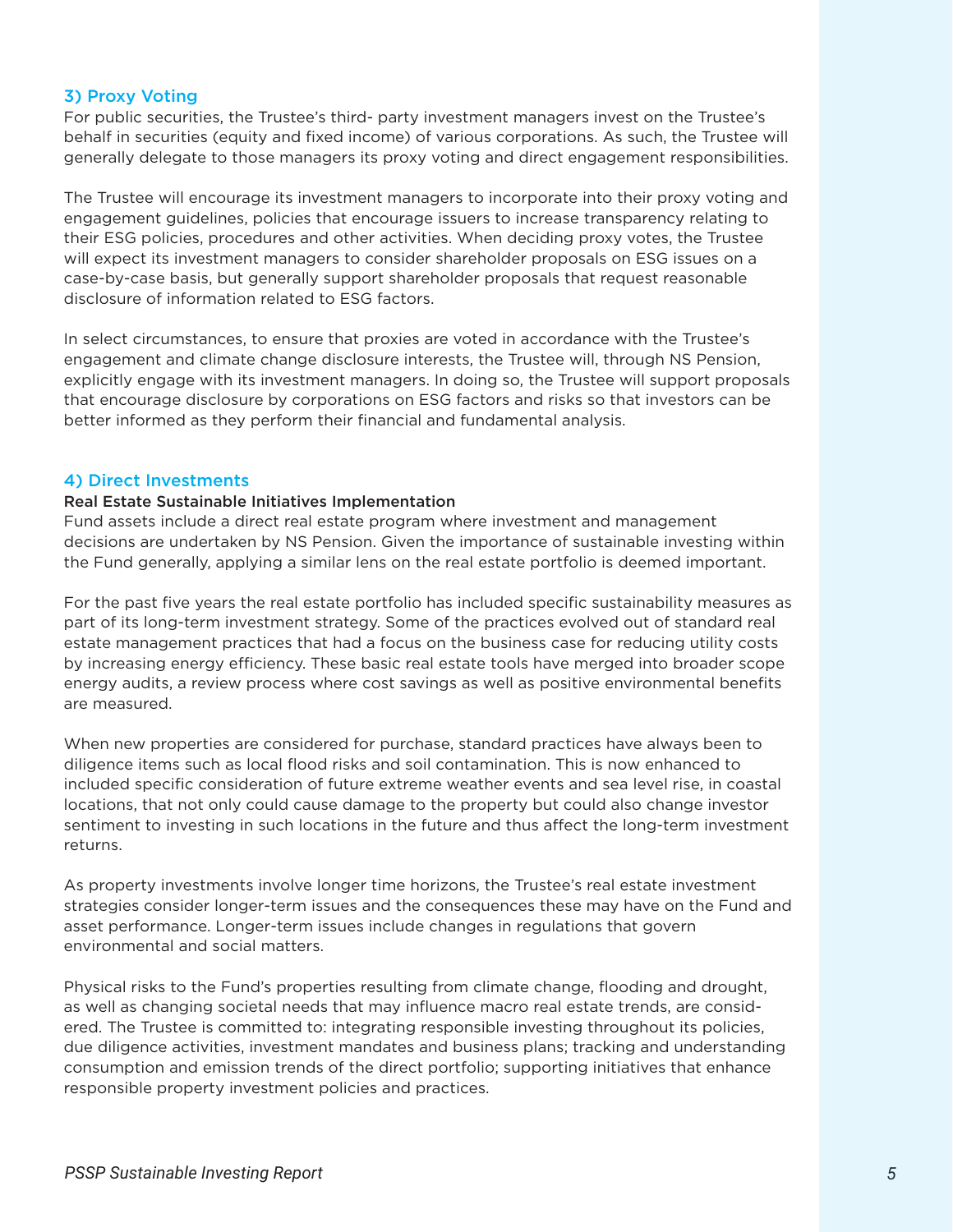#### Green Certifications

Assets in the Fund's real estate portfolio are assessed for certifications such as Leadership in Energy and Environmental Design (LEED) and Building Operators and Managers Association's Building Environmental Standards (BOMA BESt) certifications.

European properties are more commonly certified by Building Research Establishment's Environmental Assessment Method (BREEAM) or the German Sustainable Building Council's DGNB designation. BREEAM and DGNB are similar to LEED and are industry standards of sustainability assessment methodologies and certifications. In Europe, all commercial buildings must obtain an Energy Performance Certificate (EPC) that is a European Union standard assessment. The score ranges from A (highest) to G (lowest).

#### Green Building Certifications – Number and Percentage by Certification Type

72 per cent of properties in the portfolio have received or have an application for a green building certification from a recognized certification body.



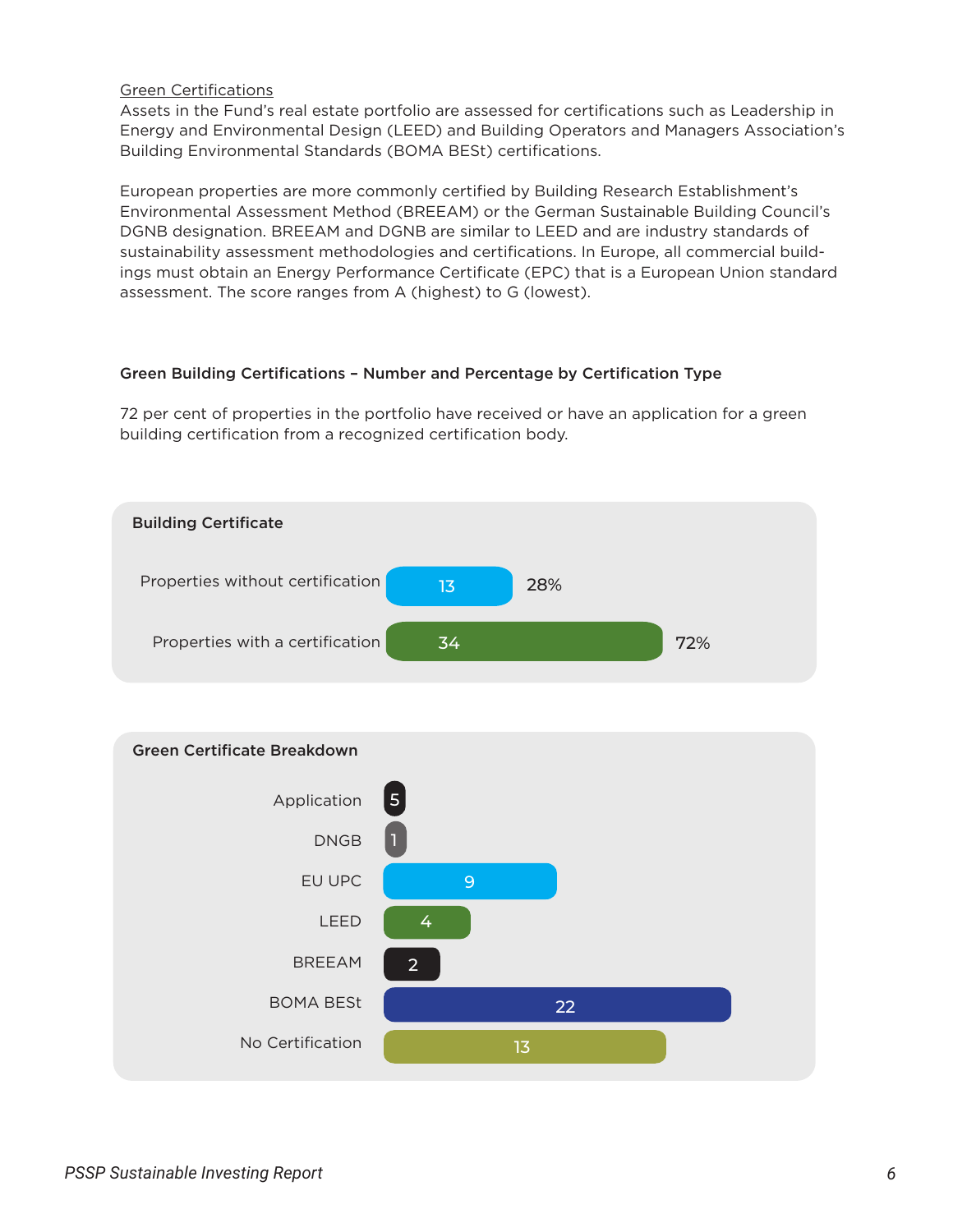#### Resiliency

Resiliency is a concept that is the next phase of execution of the sustainability strategy for the real estate portfolio.

Resiliency is a measure of the risk mitigation a building has in the face of weather events that will become more frequent and more extreme in the future as result of climate change. It can be measured, and buildings can become more resilient with targeted upgrades to infrastructure.

Over the next few years, the real estate program will be moving forward with a resiliency strategy that will result in more proactive actions being taken. Buildings considered for acquisition will be assessed on their resiliency to long term climate change and extreme weather risks and existing properties will assess the risk levels and plan defenses accordingly. These risk assessments will also be one additional factor in hold-sell decisions. Additional strategies will be explored as this project moves forward.